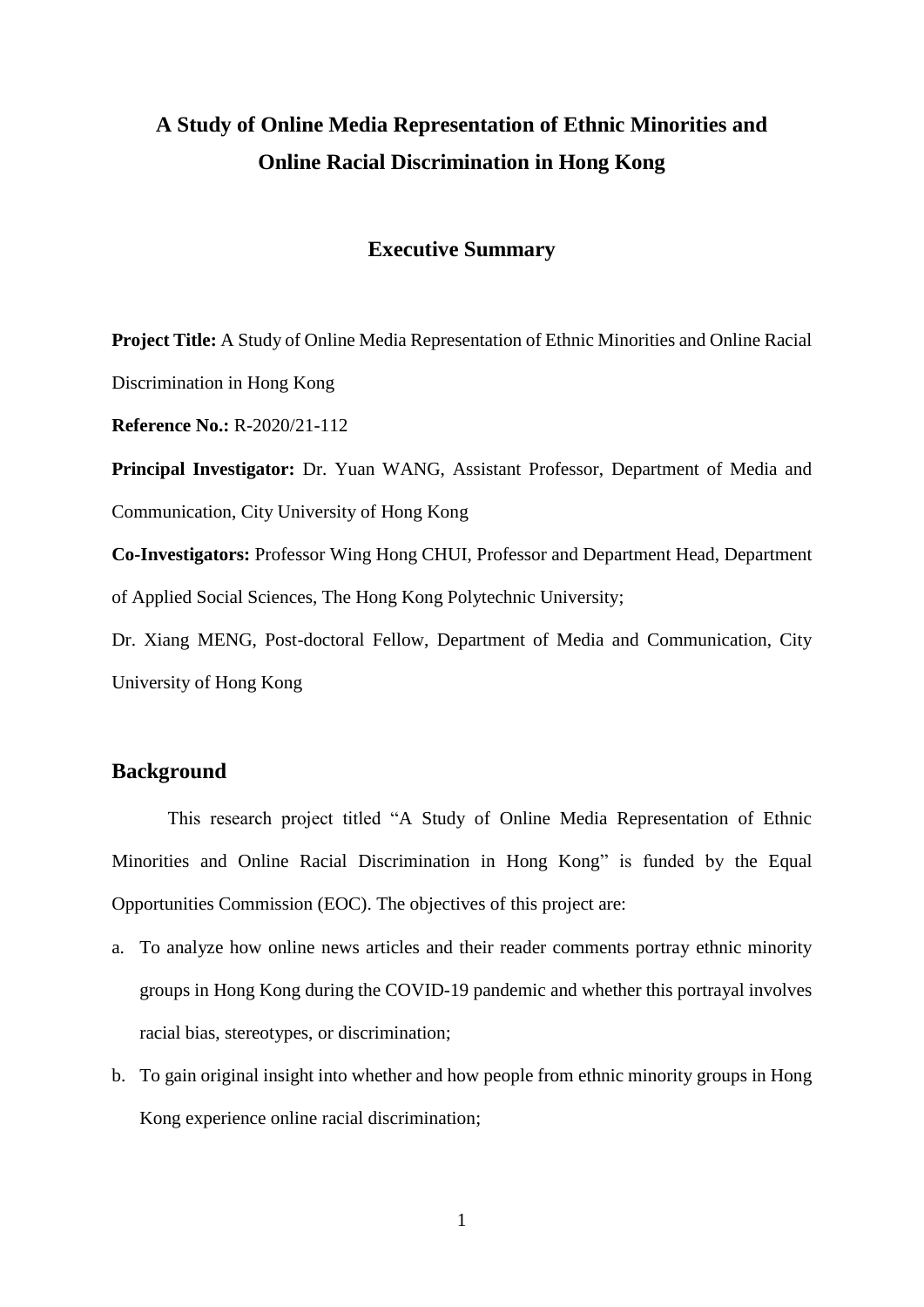- c. To examine the effect of social media use for race-related purposes on ethnic minority group members' experiences of online racial discrimination and their impact on depressive symptoms and aggressive behavior;
- d. To study the moderating roles of ethnic identity, self-esteem, and time spent online in the relationships between online racial discrimination and depressive symptoms and aggressive behavior;
- e. To provide practical strategies and suggestions for the EOC, the Hong Kong Government, and online media platforms to reduce online racial discrimination in Hong Kong; and
- f. To offer suggestions for ethnic minority group members in Hong Kong to tackle online racial discrimination and protect them from its negative outcomes.

To realize these objectives, the research team conducted (1) a content analysis to examine how online news articles and their readers' comments portray ethnic minority groups in Hong Kong during the COVID-19 pandemic and whether this portrayal involves racial bias, stereotypes, or discrimination, and (2) a survey to examine whether and how people from ethnic minority groups in Hong Kong experience online racial discrimination and to explore the antecedents (i.e., race-related social media use), moderators (i.e., ethnic identity, self-esteem, and length of time spent online), and outcomes (i.e., depressive symptoms and aggressive behavior) of this discrimination.

The research team analyzed 341 news articles related to ethnic minority groups and racial issues published on online media platforms in Hong Kong during the COVID-19 pandemic (between 23 January and 1 September 2020) and the 7,381 comments left by their readers. The team also recruited 250 Hong Kong residents belonging to ethnic minority groups to participate in the survey in June 2021 to complete questionnaires online.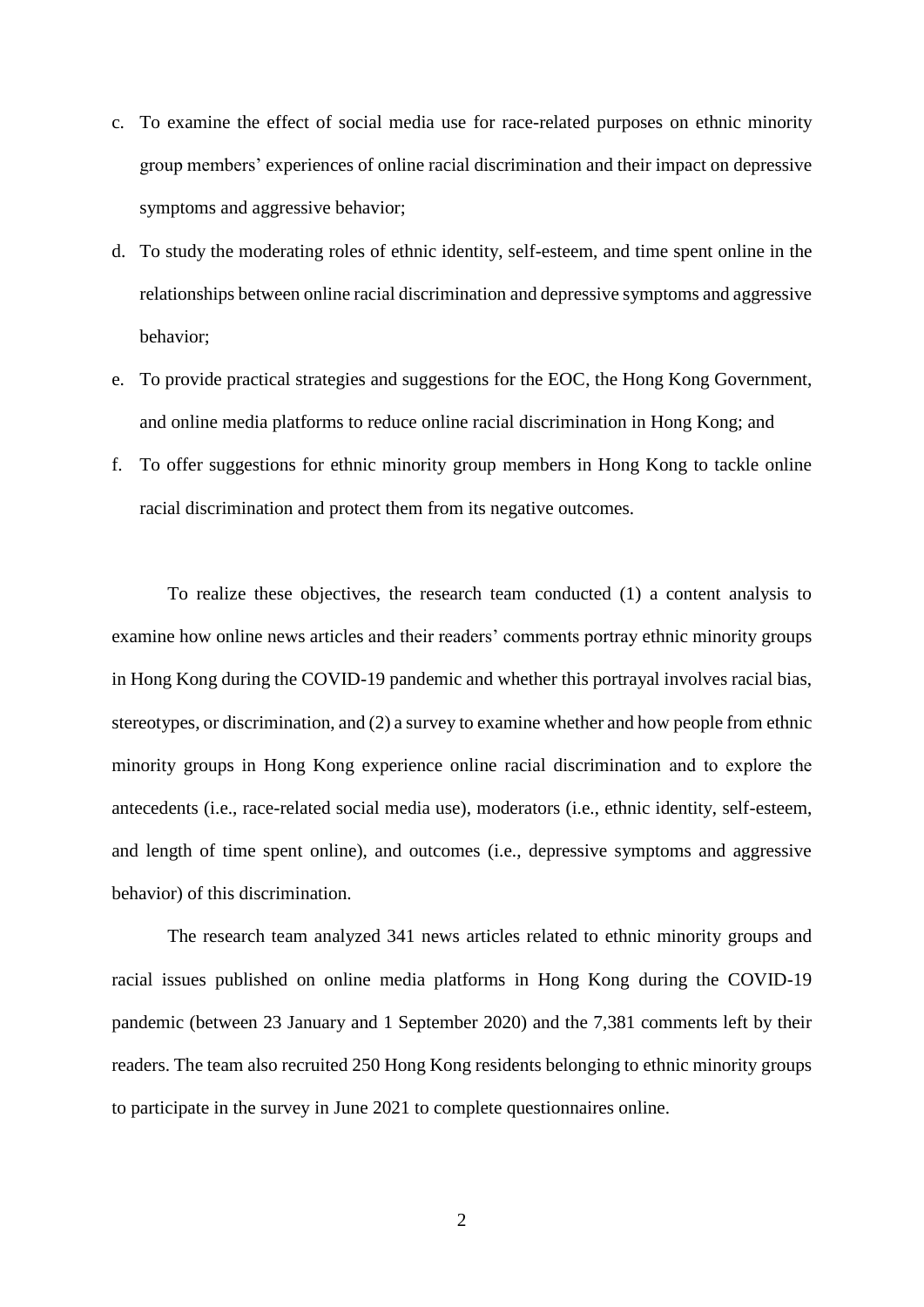## **Key Findings**

#### *Online Media Representation of Ethnic Minorities in Hong Kong*

- 1. This project collected and analyzed 341 online news articles (not including commentaries and editorial pieces). Only 0.3% of the sampled articles  $(n = 1)$  contained racial bias, stereotypes, or discrimination in their reporting of race-related issues and 0.9% of those articles ( $n = 3$ ) used pejorative or stereotypical terms. By comparison, out of 7,381 reader comments, while 4.7% of them (*n* = 348) contained racial bias, stereotypes, or discrimination, 4.3% ( $n = 315$ ) adopted pejorative or stereotypical terms when describing ethnic minorities groups.
- 2. Concerning the tone of news articles and their reader comments, over 90% of them (96.2% of news articles and 94.2% of reader comments) adopted a neutral tone. Having said that, it is more likely to find a negative tone being used in reader comments than in news articles. While only 1.2% of race-related news articles were found to utilize a negative tone, 4.9% of reader comments adopted a negative tone. In addition, 2.6% of those articles  $(n = 9)$ adopted a positive tone, whereas comments with a positive tone only accounted for 0.9% of the total comments  $(n = 64)$ .
- 3. Among the ethnic minority groups, Filipinos and Indonesians were most frequently referred in reader comments. Nepalese were most frequently mentioned in negative reader comments.
- 4. Over half of the sampled news articles (58.7%) mentioned the COVID-19, whereas 41.3% of them did not mention that. Nearly half of the race-related news articles (49.6%) discussed health and crime issues. In particular, the most frequent topic of COVID-19 related news articles was "health," whereas that of non-COVID-19-related articles was "crime/police." On average, each of the non-COVID-19-related news articles received more "dislikes" ( $M = 10.0$ ,  $SD = 25.7$ ) from their reader comments than their COVID-19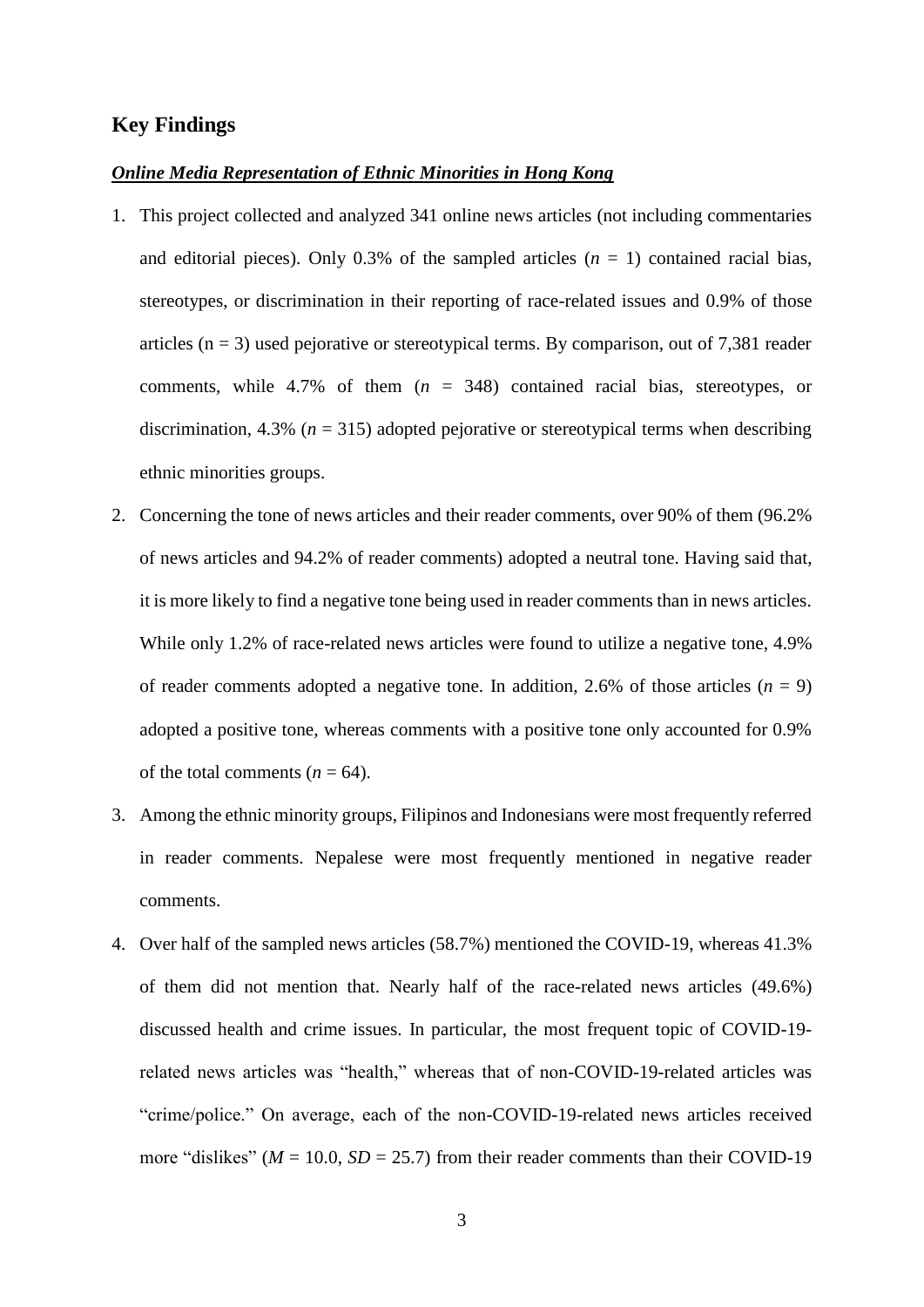counterparts ( $M = 4.2$ ,  $SD = 9.3$ ). More reader comments of non-COVID-19-related news articles used pejorative or stereotypical terms (1.4%) and the negative tone (1.4%) compared with their COVID-19 counterparts.

5. The observable amount of discriminatory and detrimental expressions in news reports and reader comments generally alerts us to an unfriendly, if not hostile, (online) public opinion toward ethnic minorities in Hong Kong.

## *Online Racial Discrimination in Hong Kong*

- 1. Ethnic minorities in Hong Kong felt they experienced online racial discrimination at times. People from ethnic minority groups using social media for race-related purposes (e.g. commenting about high-profile incidents related to race) were more likely to experience more online racial discrimination.
- 2. Ethnic minorities' experience of online racial discrimination can significantly induce their depressive symptoms.
- 3. The effect of online racial discrimination on depressive symptoms was weaker among ethnic minorities with higher self-esteem.
- 4. Ethnic minorities who experienced online racial discrimination were more likely to have aggressive behavior, such as verbal or physical fights with other people. It should be noted that the level of aggressive behavior reported by our EM survey respondents is low.
- 5. The positive relationship between online racial discrimination and aggressive behavior was found to be weaker among ethnic minorities who spent more time online. Online communities provide a virtual dwelling place for interaction and social support within ethnic minority groups.
- 6. In conclusion, this online survey documented that many ethnic minorities in Hong Kong experienced online racial discrimination, which was influenced by their use of social media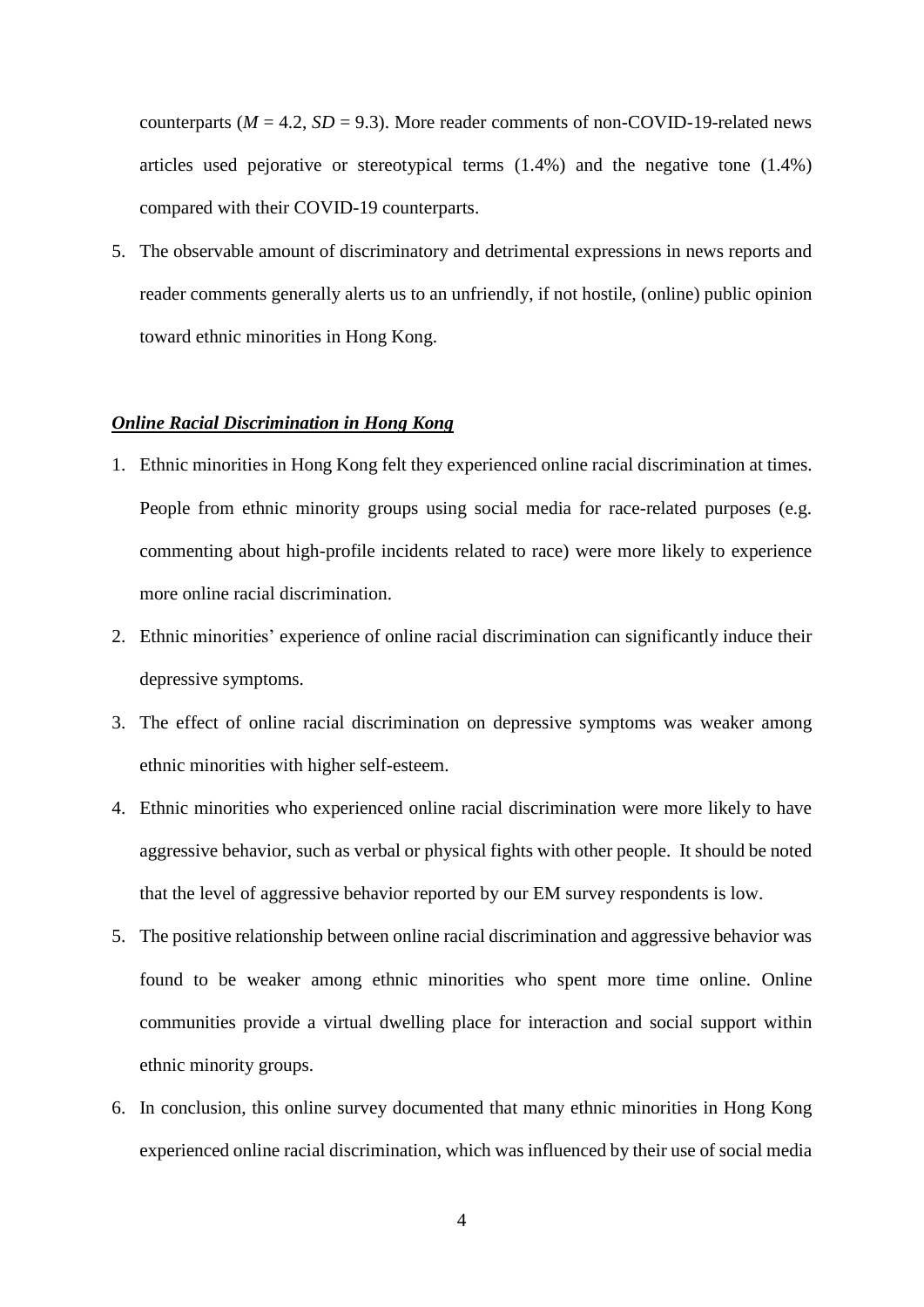for race-related purposes and led to their depressive symptoms and aggressive behaviors. Furthermore, the effect of online racial discrimination on depressive symptoms was weaker among those with higher self-esteem, and its impact on aggressive behaviors became weaker for those who spent more time online.

# **Recommendations**

#### *Recommendations for Online Media Companies in Hong Kong*

- 1. Online media corporations in Hong Kong are encouraged to provide training to their new journalists and editors on how to prevent racism in reporting. Reporters and editors should learn how to portray ethnic minority groups in news reports in an objective way, how to avoid racist terminologies in reports, and how to deal with reader comments that involve racism.
- 2. Online media platforms should closely monitor the reader comments on their online reports and consider deleting reader comments that may amount to racial vilification. They can also adopt anti-discrimination and anti-harassment policies and ask their members and readers to agree with those terms and conditions.

## *Recommendations for Ethnic Minorities in Hong Kong*

3. People from ethnic minority groups may take a more proactive role in reacting to online racism. They are suggested to report to the online media companies if they come across any abusive contents, discriminatory comments, and misinformation in news articles and reader comments. Furthermore, they may consider filing complaints in writing to the EOC when they identify news articles and reader comments posted on online media platforms which may amount to racial vilification under the Race Discrimination Ordinance.